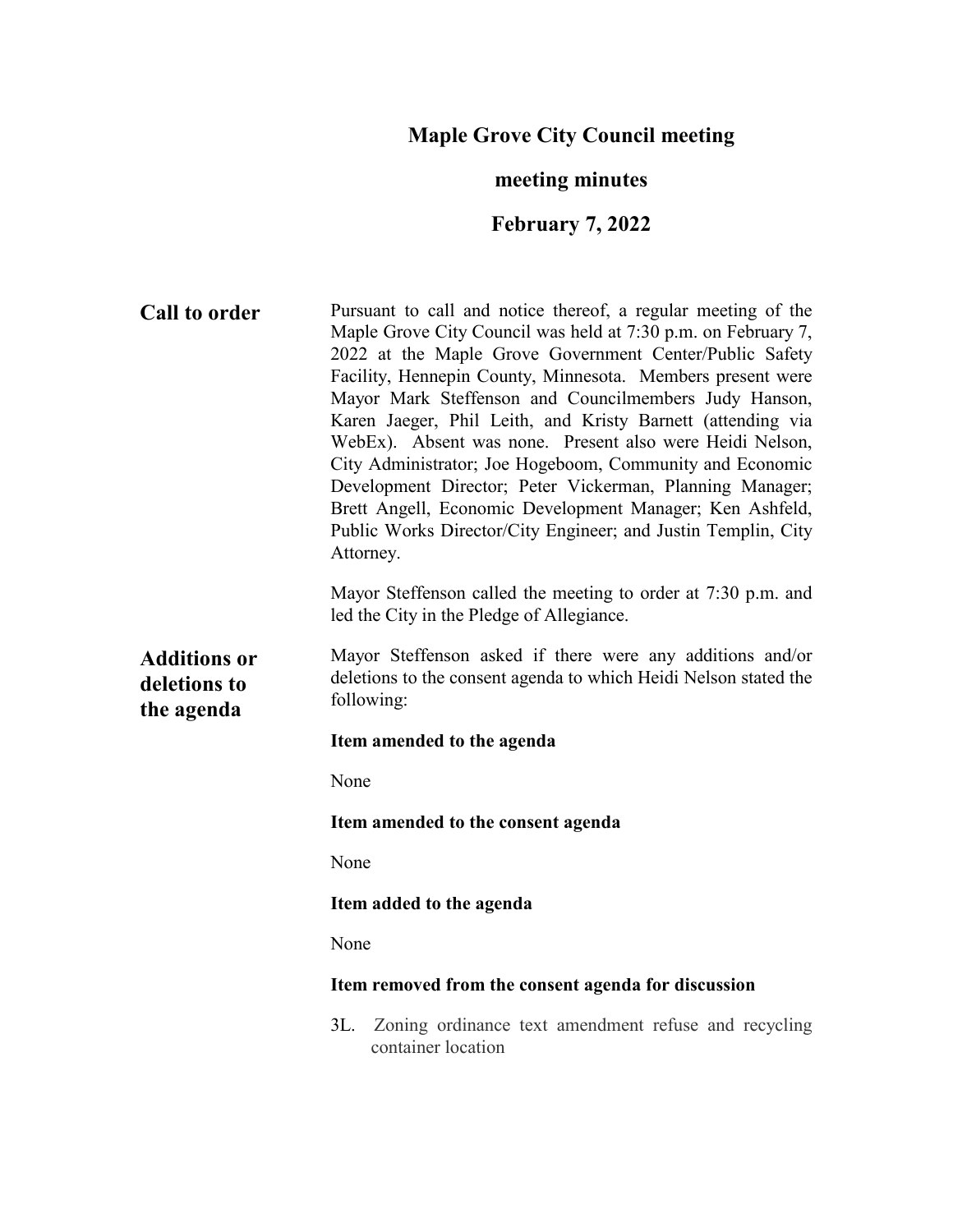**Consent items** The following consent items were presented for Council's approval:

### **MINUTES**

A. Work session meeting – January 18, 2022

Regular meeting –January 18, 2022

### **HUMAN RESOURCES ITEMS**

B. Appointment of assistant building official

Motion to approve the promotion of Colby Cartney to the position of assistant building official in the Building Inspections Department at an annual salary of \$105,959.36, effective February 8, 2022 subject to a twelve-month probationary period. All required screenings and background checks have been successfully completed.

#### C. Appointment of intermediate equipment operator

Motion to approve the promotion of Thomas Engels to the position of intermediate equipment operator in the Public Works Department at an annual salary of \$71,610.24, effective February 8, 2022 subject to a six-month probationary period. All required screenings and background checks have been successfully completed.

#### D. Appointment of part-time customer service representative

Motion to approve the appointment of Patricia Anderson to the position of part-time customer service representative in the Administration Department at an annual salary of \$25,754.56, effective February 14, 2022 subject to a twelve-month probationary period. All required screenings and background checks have been successfully completed.

#### E. Recruitment approval for police officer

Motion to authorize staff to begin the recruitment process for the police officer position in the Police Department due to the resignation of Megan Levander effective January 14, 2022.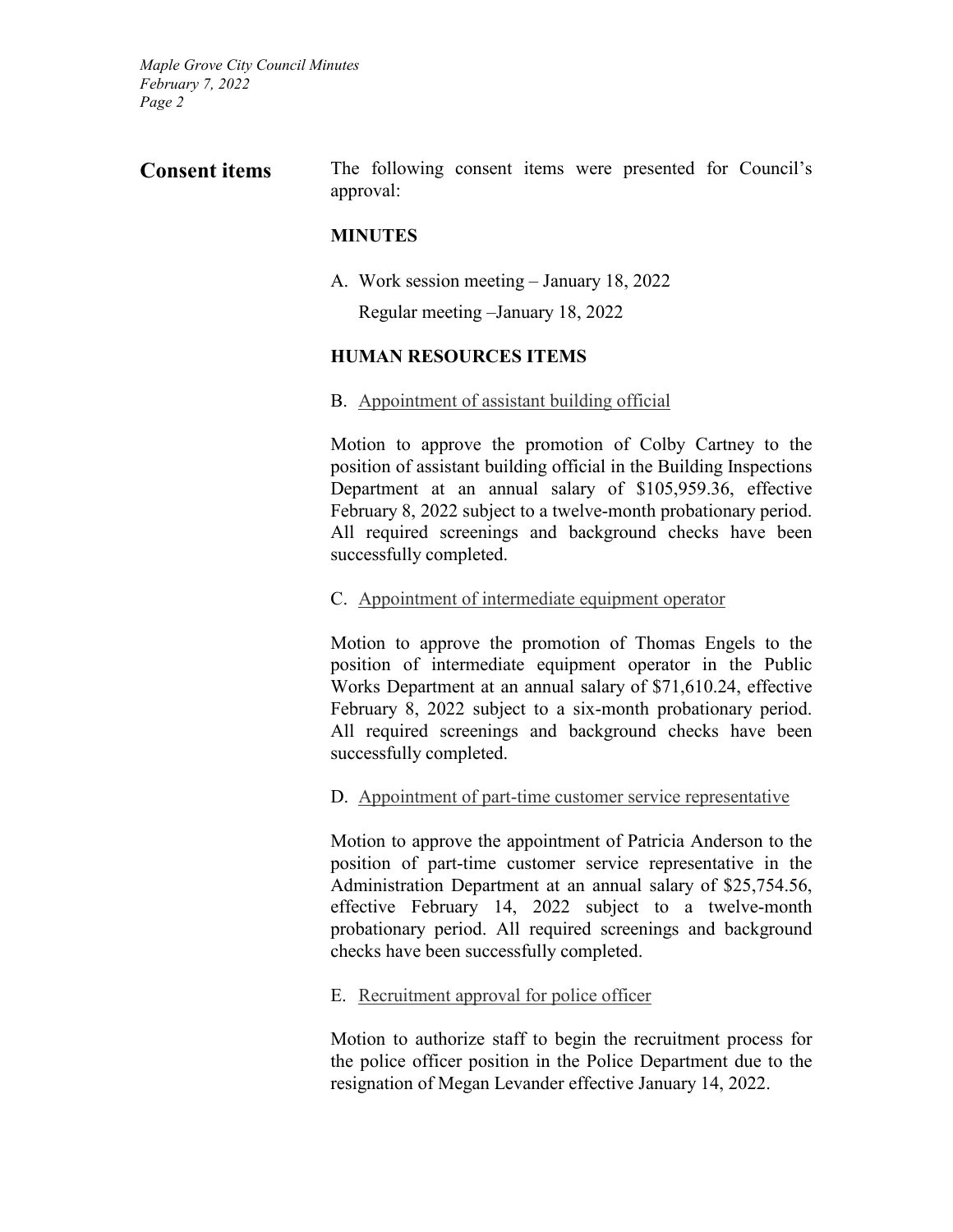#### **COMMUNITY & ECONOMIC DEVELOPMENT ITEMS**

F. 14719 91st Avenue North variance

Motion to adopt Resolution No. 22-038 approving the 14719 91st Avenue North variance.

G. Crocus Grove Planned Unit Development concept stage plan, development stage plan, preliminary plat, rezoning and administrative lot division

Motion to table the application at the request of the applicant.

H. Eagle Ridge administrative lot division

Motion to approve the requested administrative parcel division of parcel PID No. 25-119-22- 41-0001.

I. Lodging tax agreement between the City of Maple Grove and Maple Grove Tourism

Motion to approve the lodging tax agreement between the City of Maple Grove and Maple Grove Tourism.

J. PetSuites Planned Unit Development concept stage plan, development stage plan, preliminary and final plat

Motion to adopt Resolution No. 22-037 approving the PetSuites PUD concept stage plan, development stage plan, preliminary and final plat subject to:

- 1. Planned Unit Development agreement final review and approval of the City Attorney and the Director of Community and Economic Development.
- K. Upsher-Smith, Thrifty White sign package

Motion to approve the proposed sign package for Upsher-Smith and Thrifty White.

L. Zoning ordinance text amendment refuse and recycling container location

This item was removed by Councilmember Jaeger for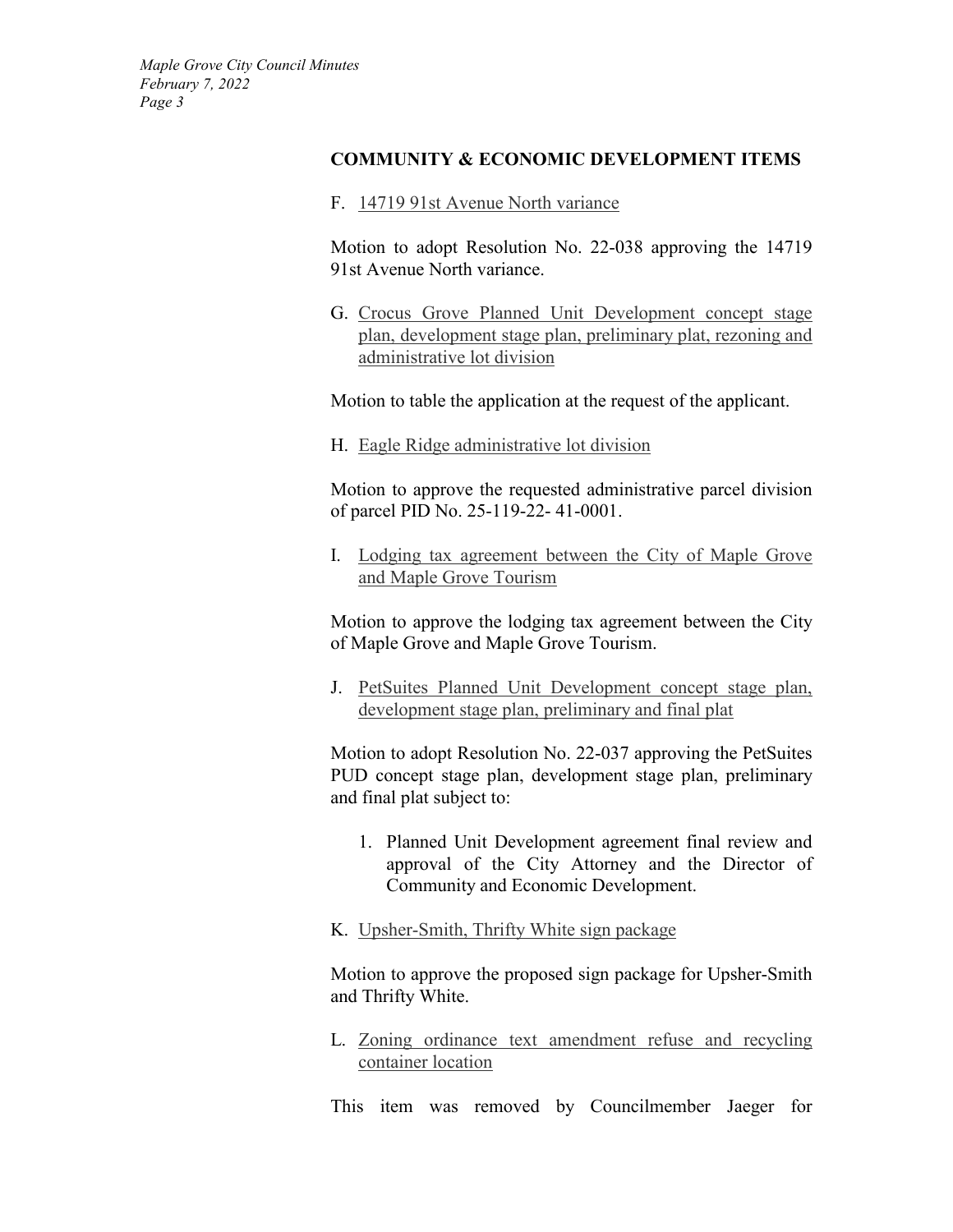discussion.

#### **ENGINEERING ITEMS**

M. 2022 Street Recon. Program, Resolution Nos. 22-034, 22- 035 and 22-036

Motion to adopt Resolution No. 22-034 establishing Townhouse Villages at Eagle Lake Street Reconstruction Project No. 22-01, ordering feasibility report, receiving feasibility report, establishing hearing, declaring costs to be assessed, ordering preparation of assessment roll and ordering special assessment hearing.

Motion to adopt Resolution No. 22-035 establishing Deerwood Homes & Eagle Lake Area Street Reconstruction Project No. 22-02, ordering feasibility report, receiving feasibility report, establishing hearing, declaring costs to be assessed, ordering preparation of assessment roll and ordering special assessment hearing.

Motion to adopt Resolution No. 22-036 establishing Maple Grove Middle School Park Trail Project No. 22-03, ordering feasibility report, receiving feasibility report, and establishing hearing.

#### N. Accepting proposals for treatment and removal of ash trees

Motion to accept proposal from Rainbow Treecare to treat public ash trees.

Motion to accept proposal from YTS Companies, LLC. to remove public ash trees and stumps.

#### O. Administrative and special assessment transfers

Motion to approve the transfer of administrative, special assessment and engineering fees from the respective project funds to the general fund in the amount of \$837,002.48.

P. Approval of Cooperative Agreement with Hennepin County

Motion to approve Cooperative Agreement between the City of Maple Grove and County of Hennepin subject to final review by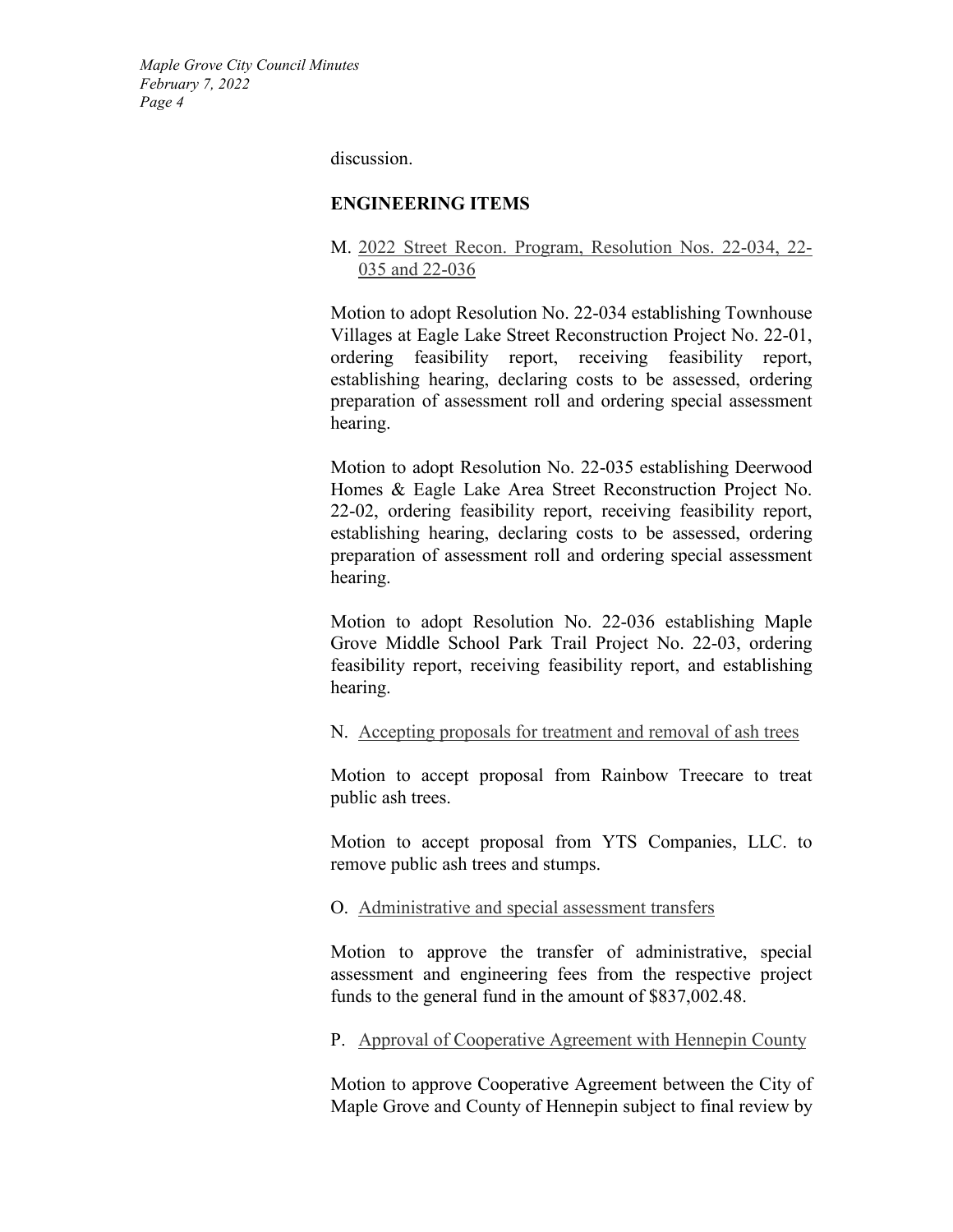the City Attorney and Director of Public Works.

Q. CSAH 101 - 73rd Ave to 83rd Ave - Project No. 22-10 project establishment Resolution No. 22-040

Motion to adopt Resolution No. 22-040 establishing CSAH 101 – 73rd Avenue to 83rd Avenue, Project No. 22-10 and ordering plans and specifications.

R. Everest Lane Stream Restoration Cooperative Agreement with the Elm Creek Watershed Management Commission

Motion to approve the Cooperative Agreement for the Phase II, Everest Lane Streambank Restoration, Project No. 20-08, and authorize its execution by the Mayor and City Clerk.

S. Fernbrook Lane - Territorial Road Project No. 20-19, Change Order No. 2

Change Order No. 2 addresses the addition of flaggers for the final stage of the construction (four flaggers for three weeks). Multiple drivers were circumventing barricades placed as part of the original traffic control plan, causing safety issues for both drivers and construction crews. This change order also provides for additional materials required for the lighting system electrical service. Finally, the acquisition of right of way on the southwest corner resulted in the loss of significant mature screening trees, and the change order adds in replacement trees at the request of the affected property owner (seller).

Motion to approve Change Order No. 2 to Fernbrook Lane/Territorial Road, Project No. 20-19 in the amount of \$86,865.71.

T. Howell Meadows Area Street and Utility Project No. 19-22 final acceptance

Motion to approve the final acceptance of the Howell Meadows Area Street and Utility Project No. 19-22 completed by G. F. Jedlicki, Inc. subject to the warranty provisions of the contract and statutory law.

U. Huntingwood Farms East and West Area Street Reconstruction Project No. 21-03 - final acceptance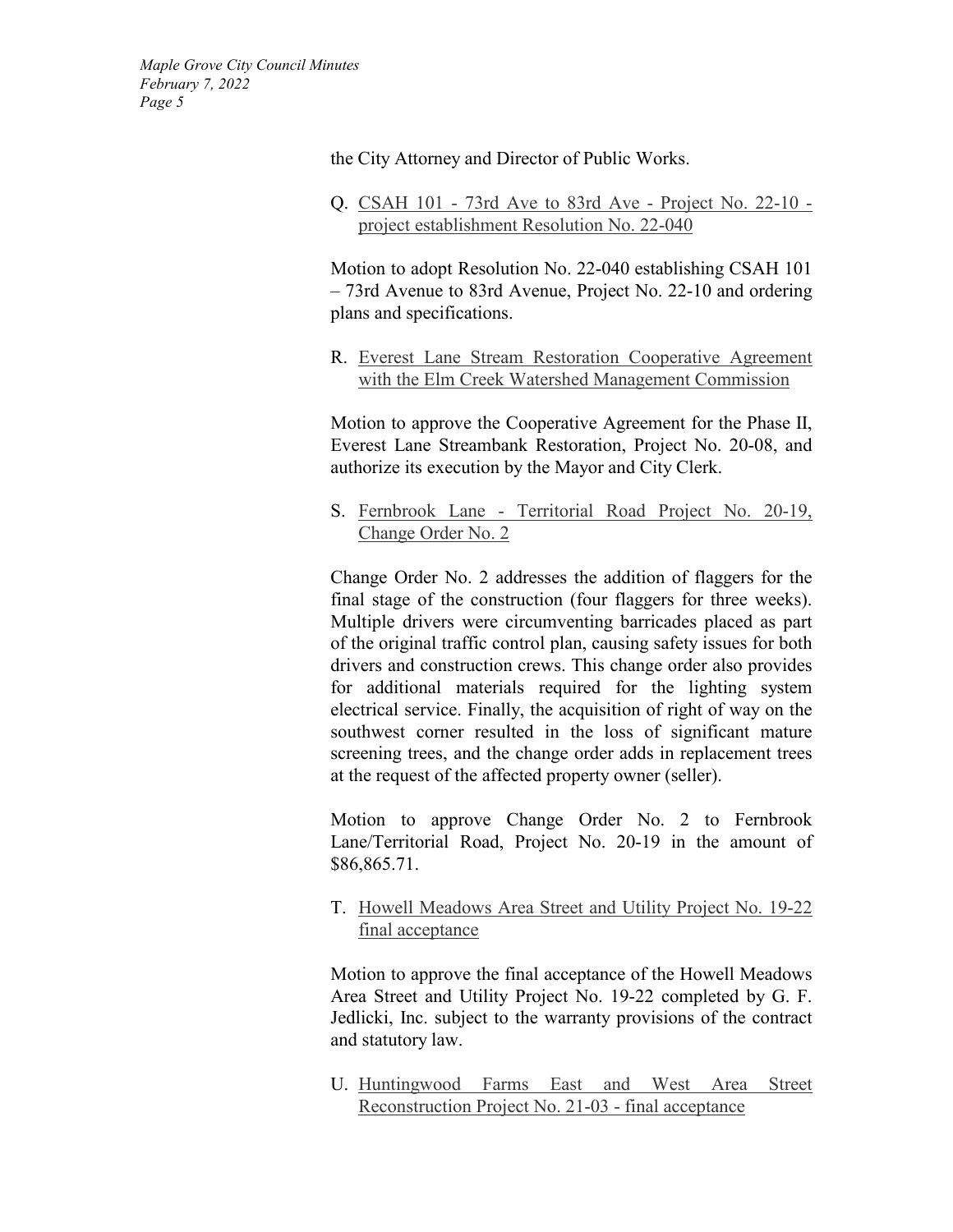> Motion to approve final acceptance of Huntingwood Farms East and West Area Street Reconstruction, Project No. 21-03 completed by Bituminous Roadways subject to the warranty provisions of the contract and statutory law.

> V. Palisades at Nottingham 2nd Addition Area Street and Utility Project No. 18-16 - final acceptance

> Motion to approve the final acceptance of the Palisades at Nottingham 2nd Addition Street and Utility Project No. 18-16 completed by Burschville Construction, Inc. subject to the warranty provisions of the contract and statutory law.

> W. Woodland Ponds Water Quality Pond Maintenance Project No. 22-07, Change Order No. 1

> Motion to approve Change Order No. 1 for the Woodland Ponds Water Quality Pond Maintenance Project No. 22-07.

X. Sureties

Motion to approve the surety actions.

## **ADMINISTRATIVE ITEMS**

Y. Maple Grove Days - Maple Grove Community Organization

Motion to waive fees associated with related permits and inkind services for Maple Grove Community Organization during Maple Grove Days, July 13-17, 2022.

Z. Park Dedication - Residential Unit Fee and Commercial-Industrial Acre Fee

Motion to modify the park dedication rate to \$4,236/unit for a single-family residential subdivision filed with Hennepin County for a period beginning February 1, 2022 and ending January 31, 2023 based on the City Ordinance.

Motion to continue the park dedication rate of \$6,500/acre for an industrial subdivision and \$11,000/acre for a commercial subdivision filed with Hennepin County for a period beginning February 1, 2022 and ending January 31, 2023 which amount is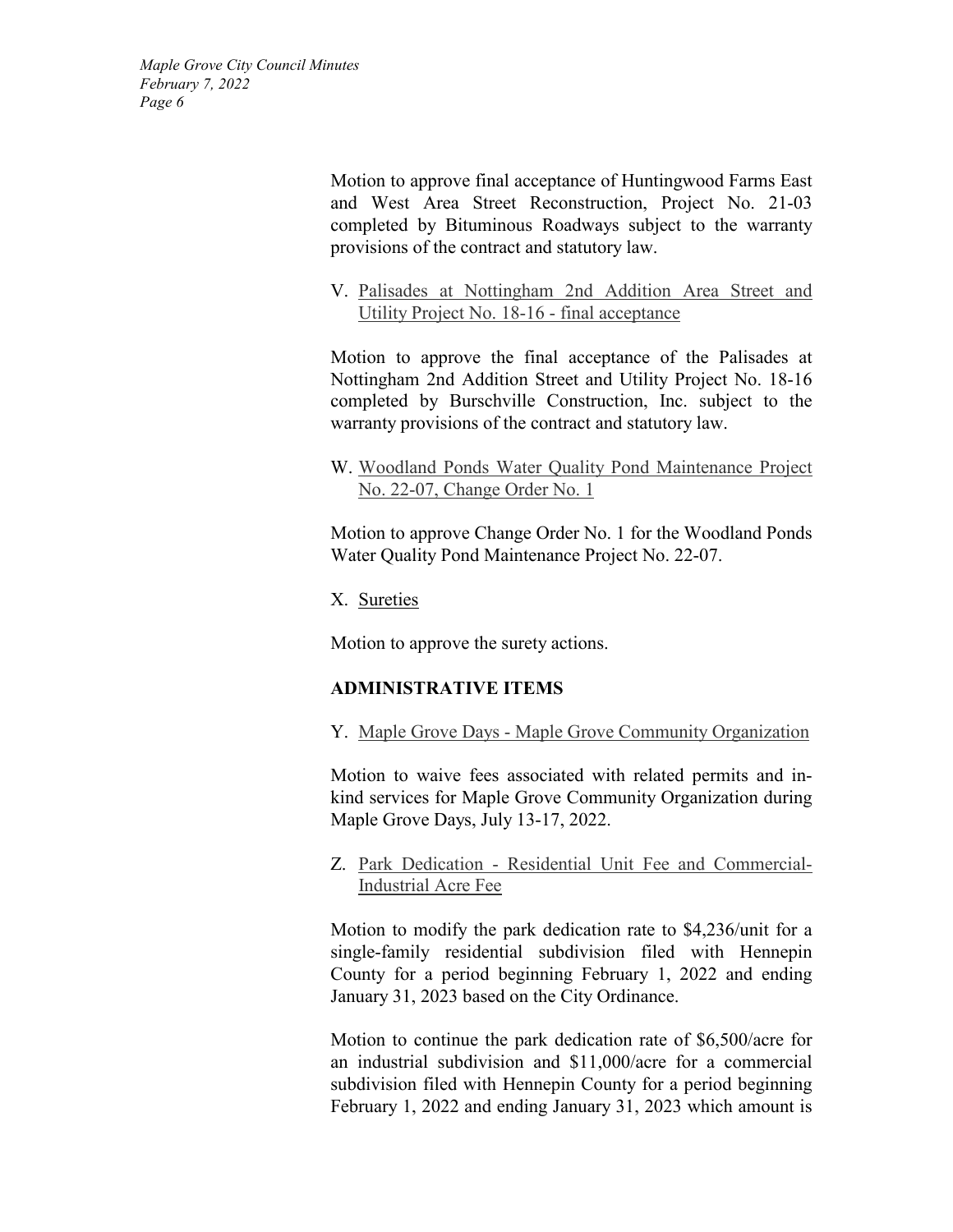based on the City policy established pursuant to Resolution 88- 120

AA. Final transfers and interfund loan for APEX project

The City Council approves the transfers, to be dated December 31, 2021 for financial statement purposes, in the attached staff memo and the creation of the attached loan repayment schedule.

BB. Approve claims

Motion to approve claims totaling \$3,683,970.95.

**Motion by Councilmember Leith, seconded by Councilmember Jaeger, to approve the Consent Items as amended, removing item 3L (Zoning ordinance text amendment refuse and recycling container location). Upon call of the motion by Mayor Steffenson and a roll call vote, there were five ayes and no nays. Motion carried.**

**Consideration of items pulled from the agenda**

The following items were pulled from the consent agenda.

Regarding Item 3L (Zoning ordinance text amendment refuse and recycling container location), Councilmember Jaeger commented on the proposed ordinance and asked if the ordinance referred to residents having two refuse containers. Community and Economic Development Director Hogeboom noted the city has received a high number of complaints regarding where refuse containers are stored over the last year. He indicated the proposed ordinance would allow residents some flexibility to store two bins outside (not in front of the house), noting some residents now have up to four bins when considering they now have yard waste and organics recycling bins.

Councilmember Jaeger feared that residents would not have enough room in their garages to store three or four bins in their garage, especially the older homes in Maple Grove. Community and Economic Development Director Hogeboom reported the propose ordinance amendment would address this concern because it would allow up to two bins to be stored outdoors on the side of the house on an improved surface.

**Motion by Councilmember Jaeger, seconded by**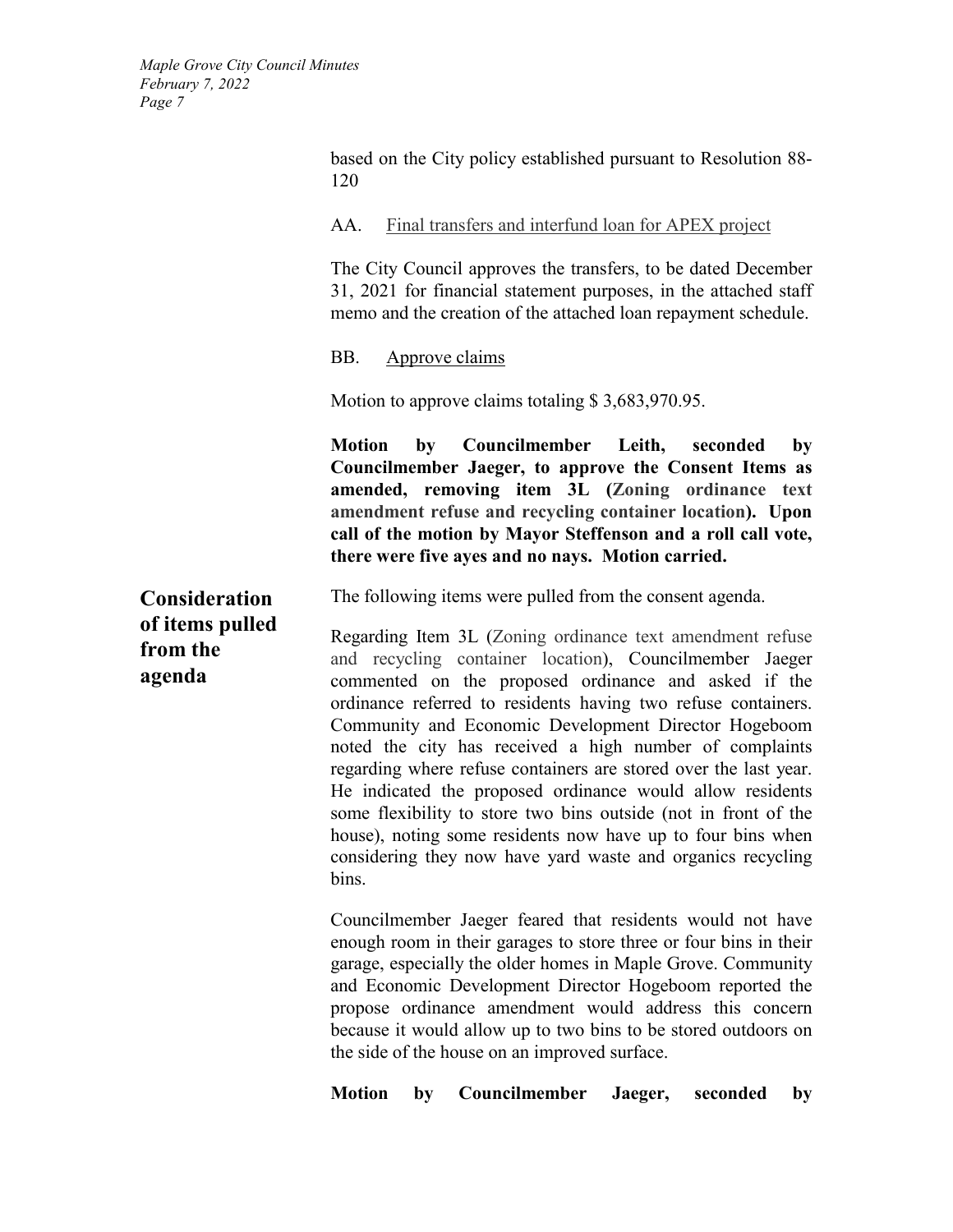**Councilmember Hanson, to adopt Ordinance No. 22-03 amending City Code chapter 26 regarding refuse and recycling container location. Upon call of the motion by Mayor Steffenson and a roll call vote, there were five ayes and no nays. Motion carried. Special business Open forum** There were no open forum issues brought before the Council at this meeting. **Update from Representative Robbins** Representative Kristin Robbins from District 34A provided the Council with an update and provided insights into the 2022 legislative session. She noted she would be serving on the Tax Committee, the Human Services Finance and Policy Committee and the Judiciary and Civil Law Committee this term. She reported the legislature was very busy already and was discussing a new tax bill that would benefit local business owners. She discussed the city's bonding bill for the Community Center. She indicated there was talk about a significant bonding bill being approved by the state. It was her hope the bonding bill would be more reasonably sized in order to get the votes it needed to pass. She commented further on the issues she would be addressing on behalf of the community, which included a tax credit for businesses, along with an R&D tax credit bill. She noted the legislature would also be addressing the rise in crime in the metro area and K-3 literacy. Mayor Steffenson thanked Representative Robbins for all of her hard work on behalf of the community. **Community and economic development items AMC Theatre Planned Unit Development Concept Stage Plan Amendment**  Community and Economic Development Director Hogeboom explained Launch Properties is seeking concept stage plan approval for the redevelopment of the former AMC Theater site, as well as development stage plan approval for the conversion of the former theater building into a retail building. AMC Theater closed permanently in early January. During the past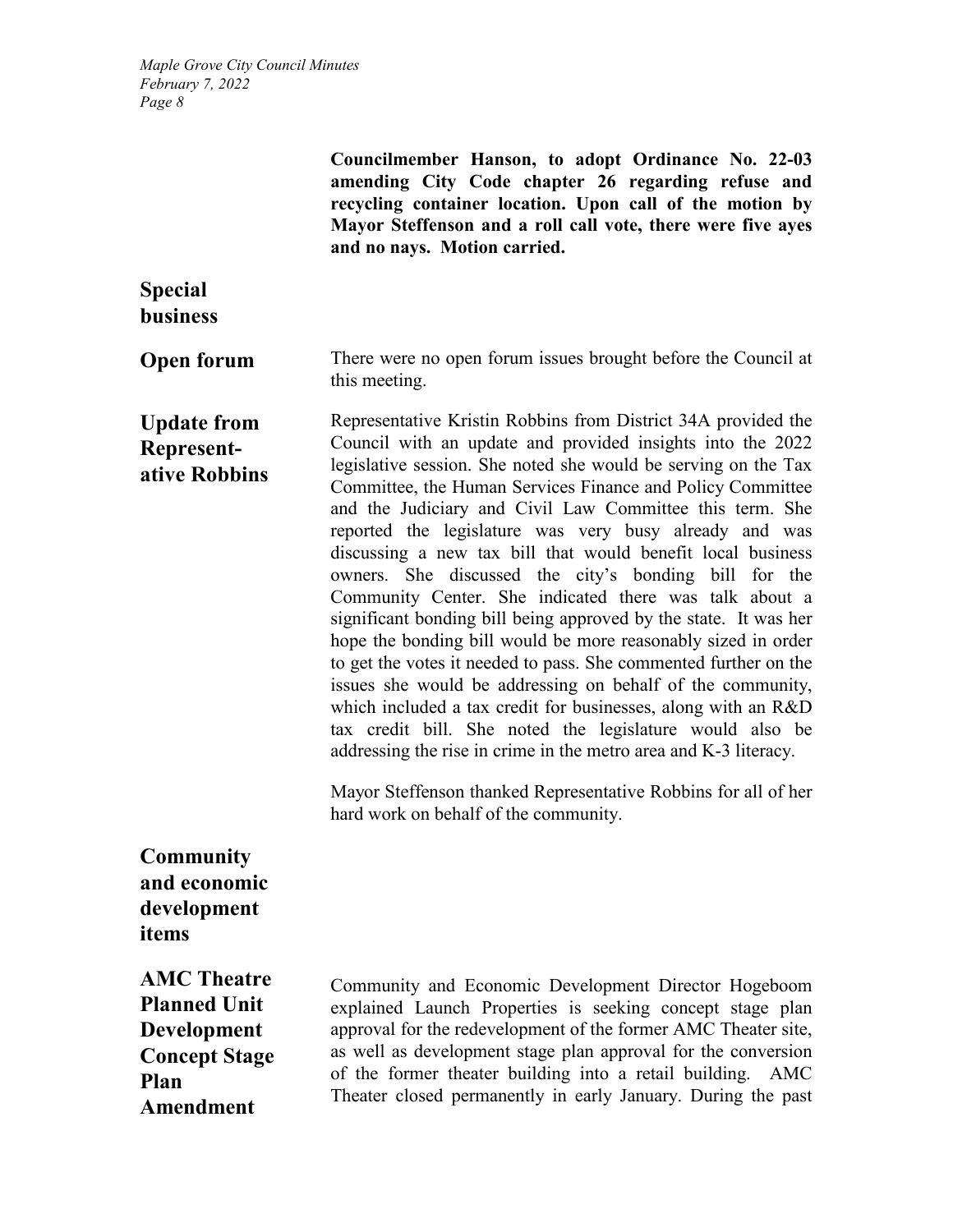# **and Development Stage Plan**

five years, the theater site has experienced property maintenance concerns. The theater opened in June 2001 as part of the original Arbor Lakes development. The PUD agreement for the site designates the building for "theater" use; therefore, a PUD amendment is necessary to allow a retail operation to exist within the building. The underlying zoning classification permits retail use; however, a PUD amendment is required to remove the 'theater' designation for the former AMC building. The 9.9-acre site currently contains the former theater building and a parking lot. With the proposal, the theater building would be converted into a "Floor and Décor" store, which specializes in selling home renovation products. Three additional retail/restaurant buildings are also proposed to be located on the site. The north building, proposed to be located between Malone's and Red Lobster, would be approximately 7,500 square feet. The east building, proposed to be located south of Red Lobster, would be approximately 6,000 square feet with an adjacent patio. The west building, proposed to be located west of the theater building, would be approximately 4,500 square feet. Staff discussed the plans in further detail and reported the Planning Commission recommended approval of the request.

Councilmember Leith asked if only the Floor and Décor was receiving final construction approval tonight. Community and Economic Development Director Hogeboom reported this was the case.

Councilmember Leith anticipated the theater generated a lot more traffic than the proposed Floor and Décor use. Community and Economic Development Director Hogeboom indicated this was the case which would greatly benefit the proposed restaurants and entertainment uses.

Councilmember Jaeger expressed concern about the number of people parking in this area and walking to Nordstrom's Rack. Community and Economic Development Director Hogeboom stated he has seen this as well. He commented staff would continue to work with the two property owners to resolve this concern.

Mayor Steffenson questioned what the intersection would look like with additional traffic. Community and Economic Development Director Hogeboom reported preliminary drawings have been created, but noted the intersection plans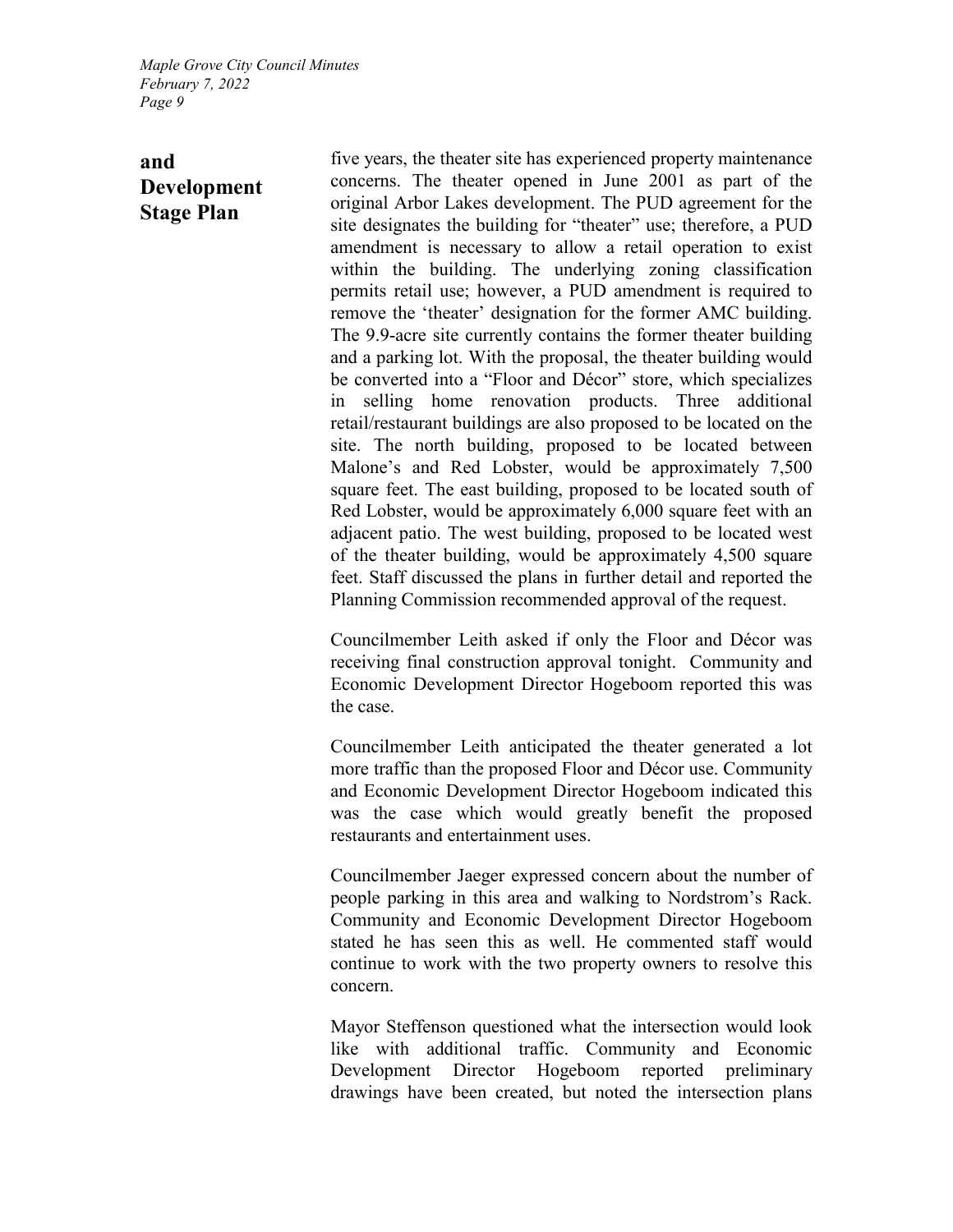> were not final. He indicated a roundabout has been discussed. He reported any final plan would address the concerns that were already present.

> Councilmember Barnett asked if a right hand turn from Elm Creek Boulevard into the Nordstrom parking lot could be included. Community and Economic Development Director Hogeboom commented this was being discussed. He reported Hennepin County was amenable to a right-in at this location, noting the cost would have to be borne by the property owner.

> Councilmember Barnett stated she believed this was necessary and should be investigated to assist with managing the traffic at this intersection.

> Councilmember Hanson inquired why this request was before the Council. Community and Economic Development Director Hogeboom explained this was due to the fact the property was approved as a theatre (entertainment use) and staff believed the Council should review and approve the Floor and Décor (retail) request.

Mayor Steffenson requested the applicant address the Council.

Dan Regan, Launch Properties representative, thanked the Council for considering his request. He explained he was looking forward to bringing a Floor and Décor store into Maple Grove. He discussed how he would work to bring compatible uses to the property. He indicated he was not interested in creating dysfunction or issues for an already stressed intersection. He commented on where future buildings may be located, along with a roundabout. He explained he would be willing to make necessary improvements on the property and noted he has spoken to the adjacent property owners as well.

Councilmember Jaeger stated she was pleased that the deliveries made to Floor and Décor would occur in the overnight hours, which would not adversely impact traffic.

Councilmember Hanson thanked the applicant for working so diligently to bring new and exciting uses into the community.

**Motion by Councilmember Leith, seconded by Councilmember Jaeger, to direct the City Attorney to draft a Resolution and a Planned Unit Development agreement**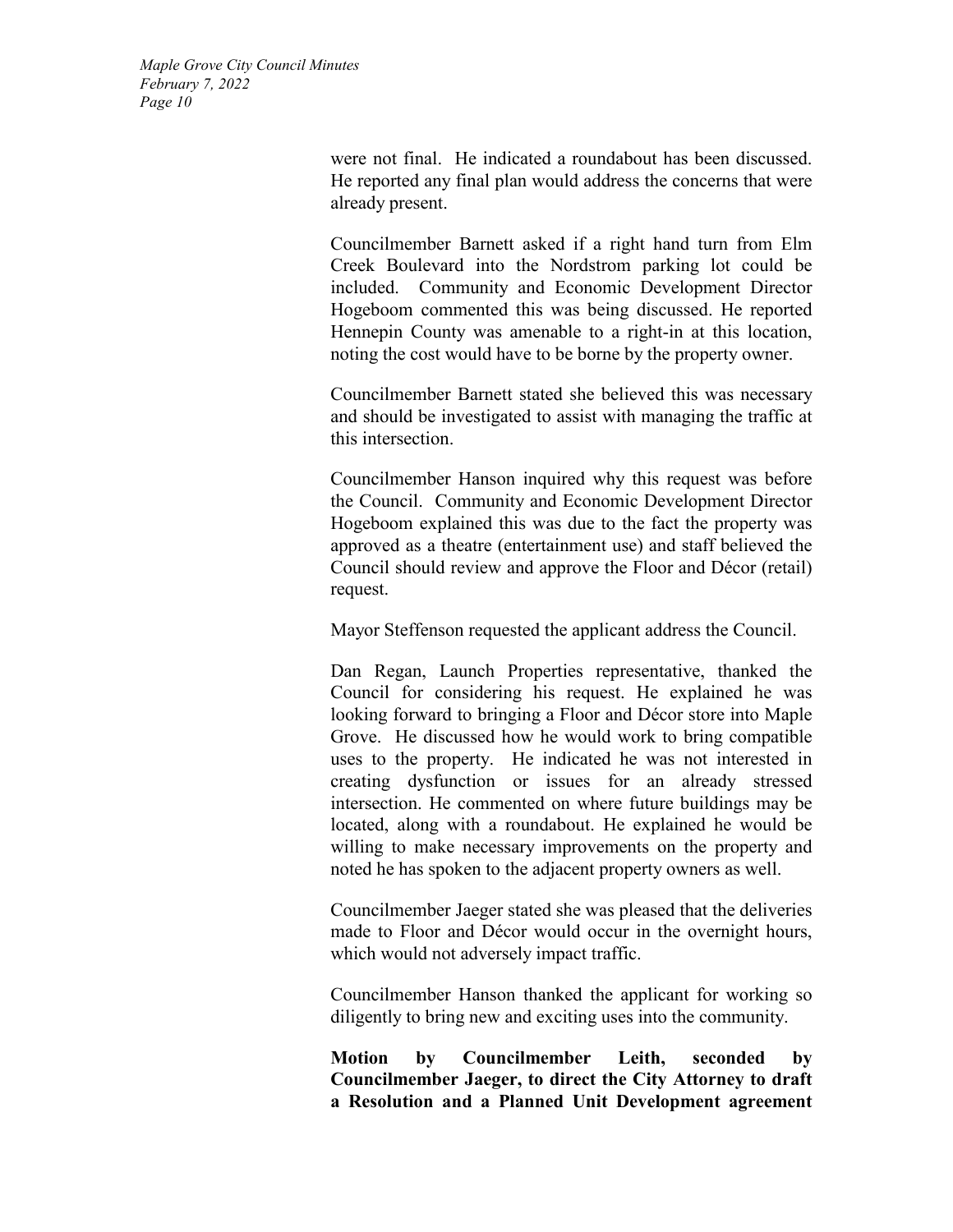**approving the AMC PUD concept stage plan amendment and development stage plan subject to:** 

- **1. The applicant addressing to the satisfaction of the City any remaining applicable comments contained in the memorandums from:** 
	- **a. The Engineering Department dated January 27, 2022.**

### **Upon call of the motion by Mayor Steffenson and a roll call vote, there were five ayes and no nays. Motion carried.**

**Arbor Lakes Business Park Phase 3 Planned Unit Development Concept Stage Plan** 

Economic Development Manager Angell explained stated Endeavor Development is seeking concept stage plan approval for the third phase of the Arbor Lakes Business Park development within the Gravel Mining Area (GMA). The location of the proposed development is to the southeast of the intersection of Fountains Drive and Zachary Lane. The proposed development has a combined building square footage of 846,720. Staff discussed the plans in further detail with the Council and reported the Planning Commission recommended approval.

Councilmember Leith requested further information regarding the project timeline. Economic Development Manager Angell indicated the Development Stage Plan that would come forward first would be for building one on the site plan. He commented as the applicant finds more tenants, future buildings would be brought forward in additional phases.

Councilmember Leith stated he supported this project moving forward and appreciated the business/corporate look and feel of these plans.

**Motion by Councilmember Leith, seconded by Councilmember Barnett, to approve direct the City Attorney to draft a Resolution approving the Arbor Lakes Business Park Phase 3 PUD concept stage plan subject to:** 

**1. The applicant addressing to the satisfaction of the city any remaining applicable comments contained in the memorandums from:**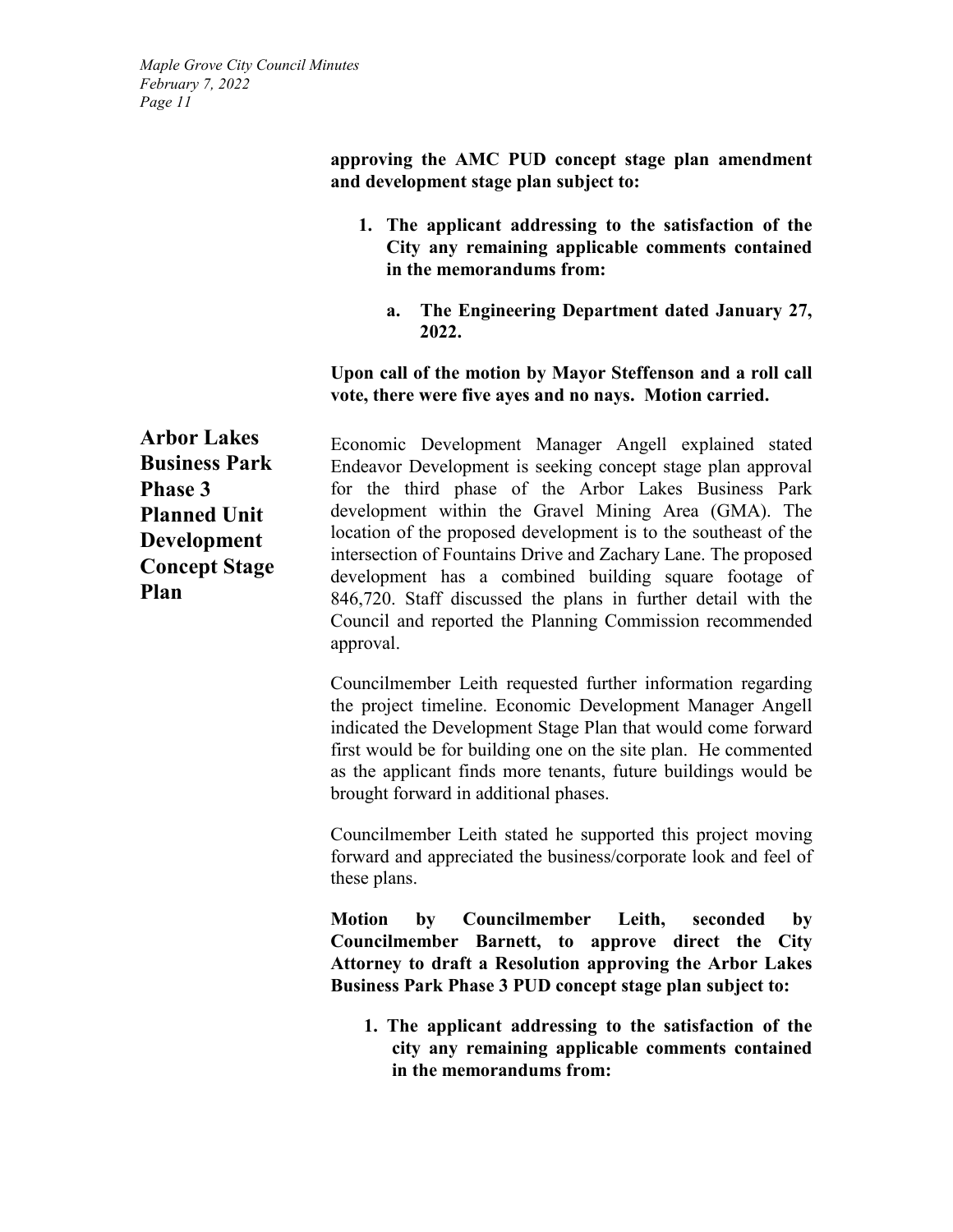- **a. The Community & Economic Development Department dated January 4, 2022**
- **b. The Fire Department dated December 17, 2021**
- **c. The Parks & Recreation Department, dated December 29, 2021**
- **d. The Minnesota Department of Transportation, dated December 29, 2021**

**The applicant shall acknowledge that park dedication requirements are based on staff review and recommendation to the Park and Recreation Board and their subsequent board action. Board meetings are held on the third Thursday of each month.** 

**Upon call of the motion by Mayor Steffenson and a roll call vote, there were five ayes and no nays. Motion carried.**

Economic Development Manager Angell explained Terrain Holdings, LLC has submitted a request for development stage plan and final plat approval for the construction of a 42,000 square foot medical office building at the southwest corner of the Maple Grove Parkway and 105th Avenue intersection. A concept stage plan for the parcel was approved in 2021 when the medical office building to the south was approved. The approved concept plan identified this parcel for commercial (retail/office) use with a building of approximately 40,000 square feet. Staff discussed the plans in further detail with the Council and reported the Planning Commission recommended approval.

Steve Miller, MSP Commercial representative, thanked the Council for their consideration and noted he was available for questions.

Councilmember Jaeger encouraged the developer to consider installing charging stations within this project.

**Motion by Mayor Steffenson, seconded by Councilmember Leith, to direct the City Attorney to draft a Resolution and a Planned Unit Development agreement approving the North Grove Medical Center PUD development stage plan and final plat subject to:** 

**1. The applicant addressing to the satisfaction of the** 

**North Grove Medical Center Planned Unit Development Stage Plan and Final Plat**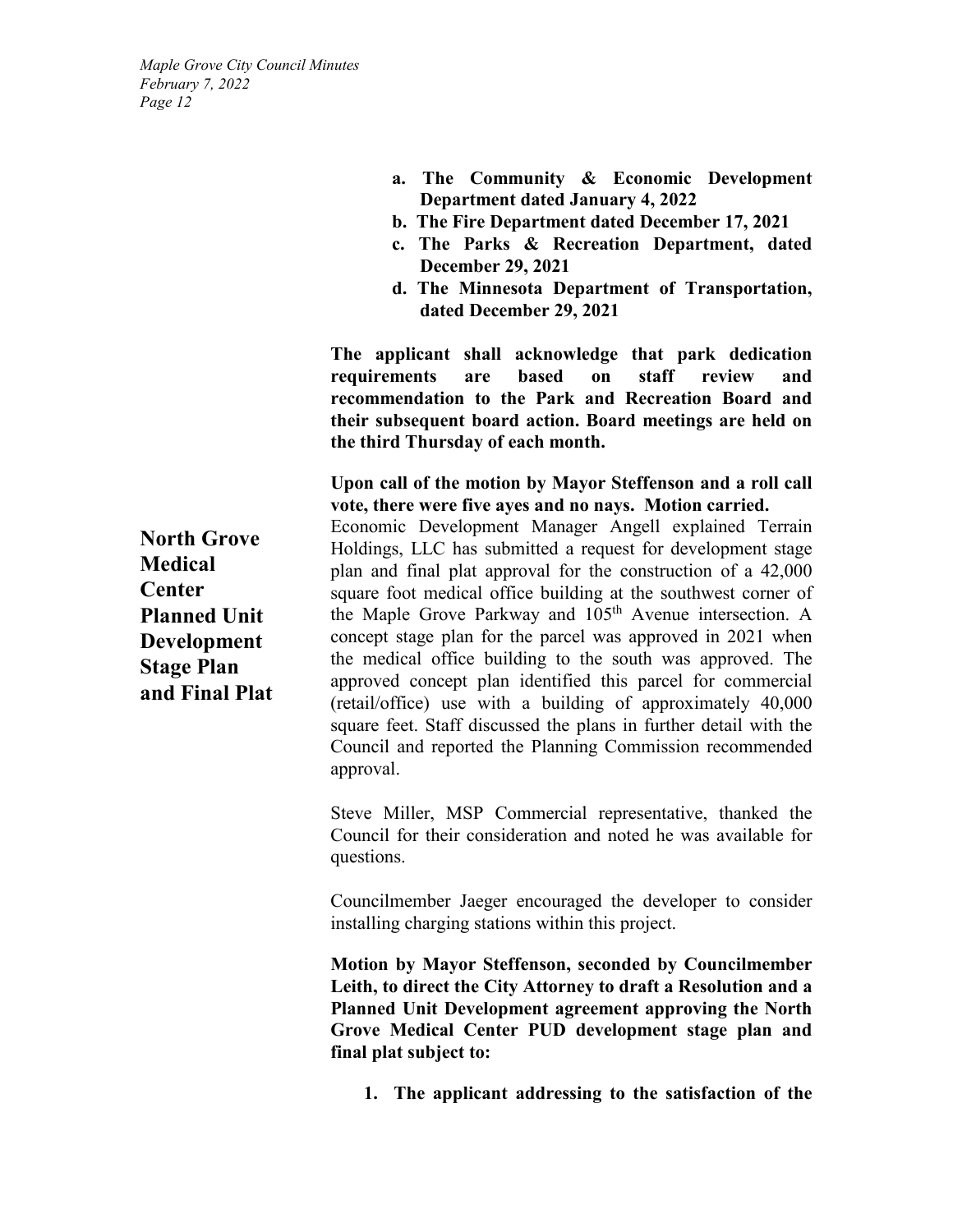> **city any remaining applicable comments contained in the memorandums from:**

- **a. The Community & Economic Development Department dated January 13, 2022**
- **b. The Engineering Department dated January 10, 2022**
- **c. The Fire Department dated January 3, 2022**
- **d. The Parks & Recreation Department, dated January 24, 2022**

**The applicant shall acknowledge that park dedication requirements are based on staff review and recommendation to the Park and Recreation Board and their subsequent board action. Board meetings are held on the third Thursday of each month.** 

**Upon call of the motion by Mayor Steffenson and a roll call vote, there were five ayes and no nays. Motion carried.**

Planning Manager Vickerman explained the applicant is requesting PUD development stage plan, preliminary and final plat approval for a 220-unit rental townhome community. The applicant received PUD concept plan approval on December 20, 2021. The proposed development stage plan is almost identical to the approved concept plan and is in conformance with all the required conditions of approval of that concept plan. The townhomes will have two to four bedrooms and range from 1,200 s.f. to 2,000 s.f. in size. All units are proposed to have 2.5 baths. A club house is proposed with a pool, hot tub, grilling stations, fitness center, yoga room, lounge, conference rooms, kitchen, and pet spa and dog run. The applicant has added a tot lot near the club house and a dog park in the northwestern portion of the property under the power lines. The buildings all have two car garages with 20-foot driveways for additional parking. An additional 79 parking spaces are spread throughout the community. All buildings have common green areas in the back that incorporate a pedestrian trail system throughout the community. Vehicular access is provided via a connection to 105th Avenue and a connection to Ranchview Lane. All streets in the proposal are proposed to be private except for Ranchview Lane on the western side of the proposal. Pedestrian infrastructure is proposed throughout the site with connections to the trail system along  $105<sup>th</sup>$  Avenue at multiple locations. The

**Summerwell Maple Grove Planned Unit Development Stage Plan, Preliminary and Final Plat**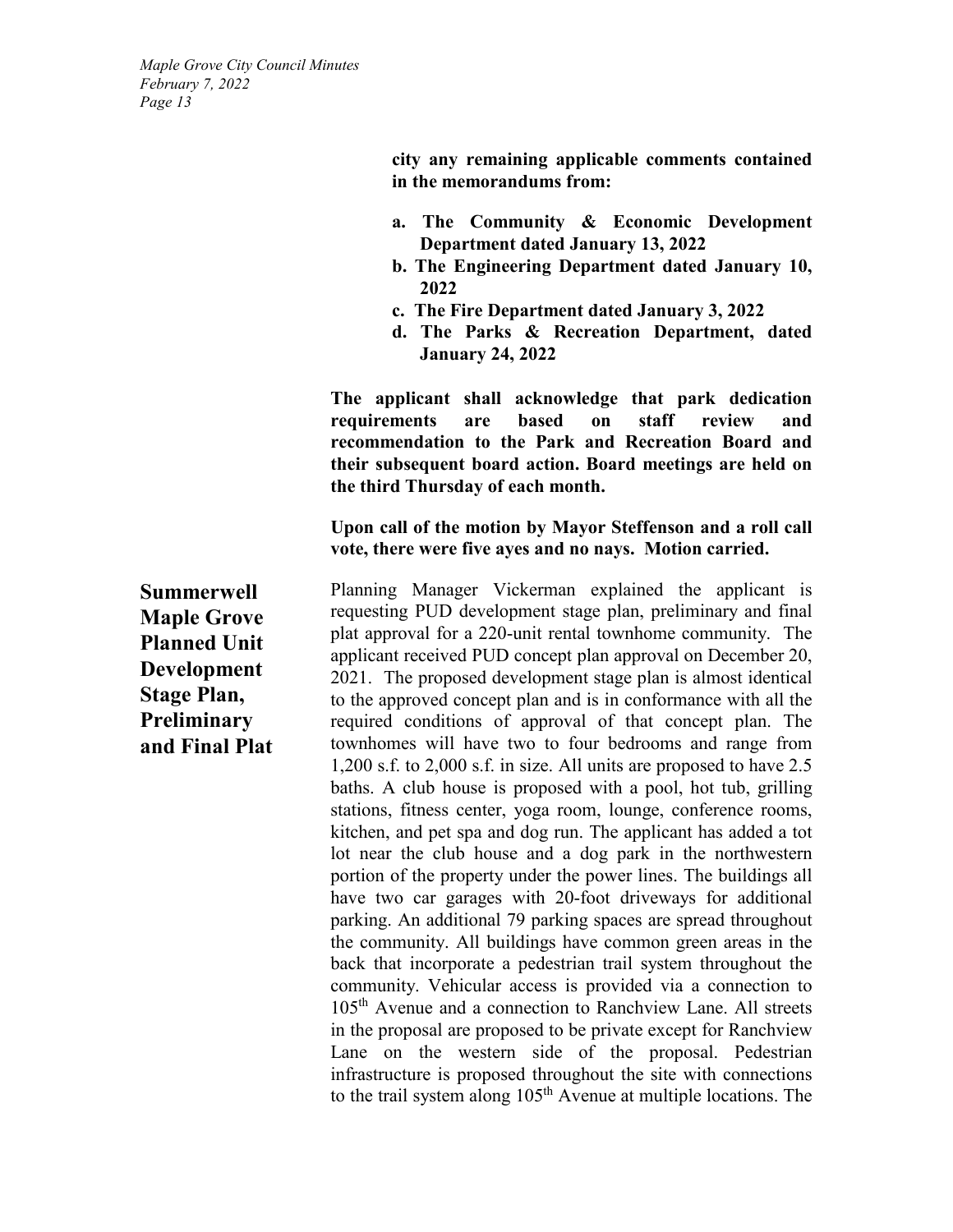> applicant is proposing to plat the property as one large lot. Staff discussed the plans in further detail and reported the Planning Commission recommended approval.

> Councilmember Jaeger questioned why garbage would be picked up every day. Planning Manager Vickerman explained this was a service that would be provided to the residents. He indicated valet garbage service was becoming a more popular option for people.

> Mayor Steffenson requested further information regarding the valet garbage service. Planning Manager Vickerman deferred this question to the applicant.

> Councilmember Jaeger asked if each townhome would have their own water service. Planning Manager Vickerman reported each building would have their own water service but he was uncertain if each unit would have their own shut off valve. He noted the developer would be subject to the plumbing code for each townhome unit.

> Councilmember Jaeger inquired where the driveways and walking trails were located. Planning Manager Vickerman reviewed the location of the driveways and walking paths on the site plan.

> Councilmember Jaeger questioned if the townhouse units would be paying association fees. Planning Manager Vickerman explained these townhouses would be rental units which meant the association fees would be incorporated into the rent.

> Ned Dodington, Greystar Development and Construction representative, thanked the Council for their consideration. He stated he was excited to bring this development to Maple Grove.

> Councilmember Jaeger encouraged the developer to consider installing EV stations within the development or to make each unit able to support an EV station. Mr. Dodington indicated tenants would be able to work with community staff to have this provided within a garage.

> Mayor Steffenson encouraged the developer to consider proper placement for the gutter downspouts to avoid slip and fall events. He requested further information from the applicant regarding the garbage service. Mr. Dodington reported the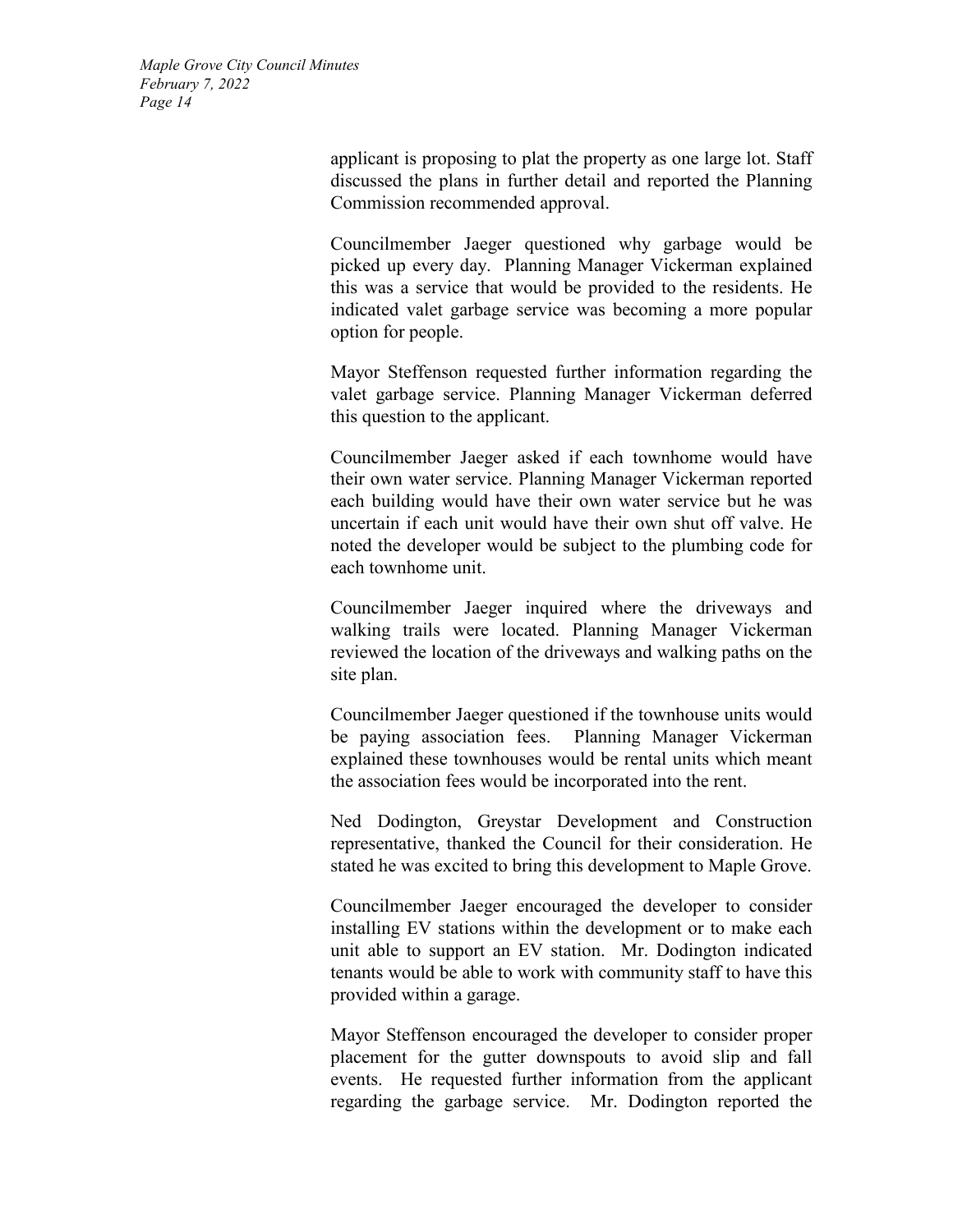> development would have valet garbage service, which would be provided by a third-party contractor and would operate on a five-night basis (Monday through Friday). He explained if a tenant has garbage, it would be placed outside in a container and the service provider would pick up the garbage and would be placed in the central refuse area on the property.

> Councilmember Jaeger expressed concern with how close the units were and how snow would be removed. Mr. Dodington reported he had a snow removal plan in place and explained a third-party provider would remove snow from the units. Vicki Vandel, Loucks representative, reported stormwater ponds could be used for snow.

> Councilmember Hanson thanked the applicant for making changes to the plans to improve the property. She asked what amenities would be included in the clubhouse. Mr. Dodington reported the clubhouse would have a fitness facility, a shared club/dining facility, a tot lot, an outdoor pool, outdoor grills, reservable conference rooms and the leasing office.

> **Motion by Councilmember Hanson, seconded by Councilmember Leith, to direct the City Attorney to draft a Resolution and a Planned Unit Development agreement approving the Summerwell Maple Grove PUD development stage plan, preliminary and final plat subject to:**

- **1. The applicant addressing to the satisfaction of the city any remaining applicable comments contained in the memorandums from:** 
	- **a. The Community & Economic Development Department dated January 25, 2022**
	- **b. The Engineering Department dated January 10, 2022**
	- **c. The Fire Department dated January 11, 2022**
	- **d. The Parks & Recreation Department, dated January 24, 2022**
- **2. All trash/recycling/refuse must be in a container when set outside for pickup.**

**The applicant shall acknowledge that park dedication requirements are based on staff review and**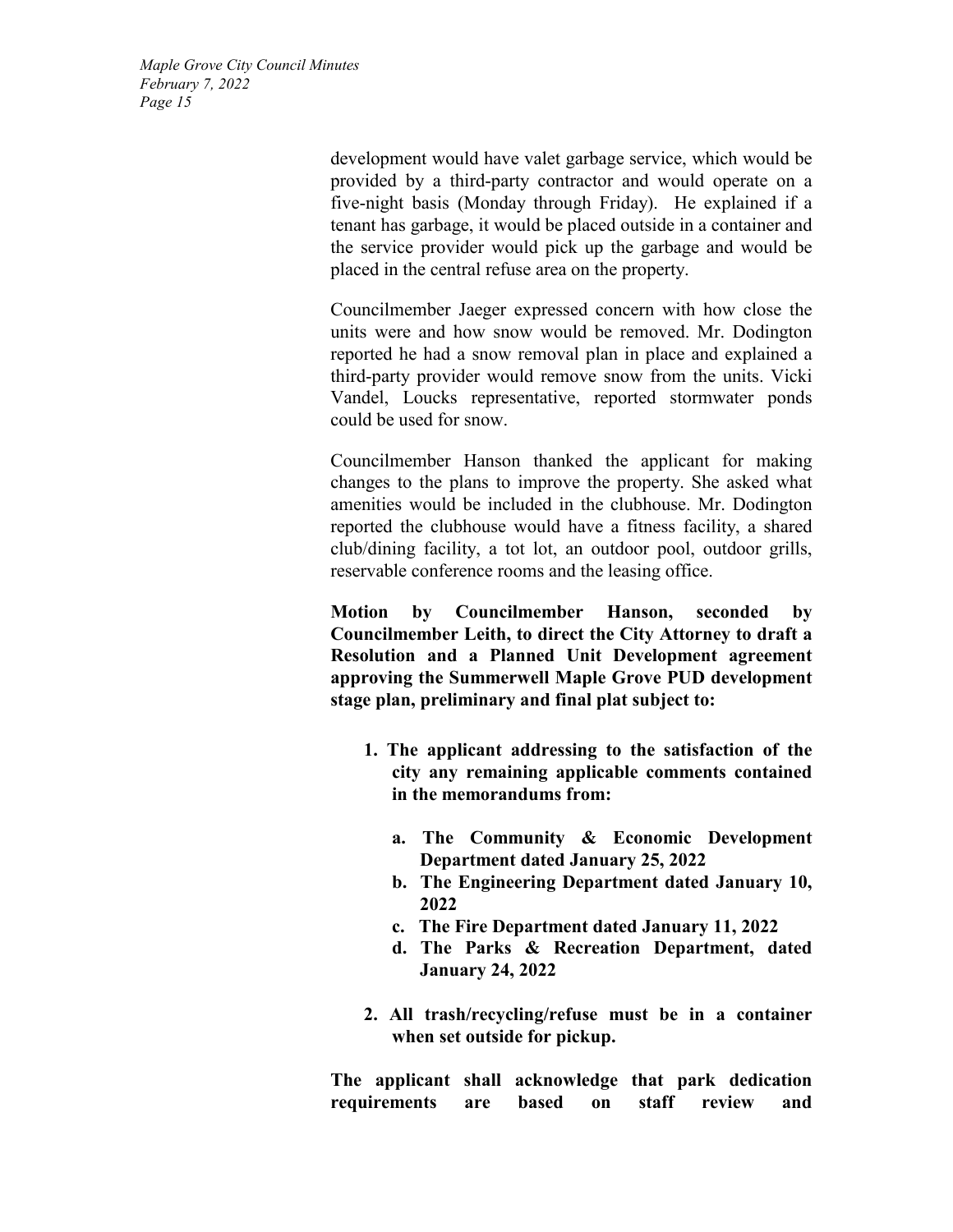> **recommendation to the Park and Recreation Board and their subsequent board action. Board meetings are held on the third Thursday of each month.**

> **Upon call of the motion by Mayor Steffenson and a roll call vote, there were five ayes and no nays. Motion carried.**

> Community and Economic Development Director Hogeboom updated the Council regarding the following:

- The Planning Commission would be meeting next on Monday, February 14 and the group would be discussing Fox Briar Ridge East, Edison Apartments, and Weston Commons which was for 82 townhomes on 105<sup>th</sup> Avenue.
- The Arbor Committee would be meeting next on Thursday, February 10. He indicated this group was planning for Arbor Day which would be held on Saturday, May 7.
- It was noted Cub Liquor would be holding a ribbon cutting ceremony on Wednesday, February 9 at 4:30 p.m.
- Planet Fitness was open to the public and would be holding a ribbon cutting ceremony on Saturday, February 19 at 10 a.m.

square feet of space at the Community Center. In addition, given

**public works items Report on upcoming engineering items** Director of Public Works/City Engineer Ashfeld updated the Council regarding the following: • It was noted Center Point Energy has requested an increase of \$67 million per year to support their operations. Staff noted the suburban rate authority has testified and was promoting an increase less than that. A temporary increase of \$42 million has been approved at this time. **Administration items Community Center**  City Administrator Nelson stated the City of Maple Grove has developed a long-term plan to add or renovate over 300,000

**Report on upcoming community and economic development items**

**Engineering-**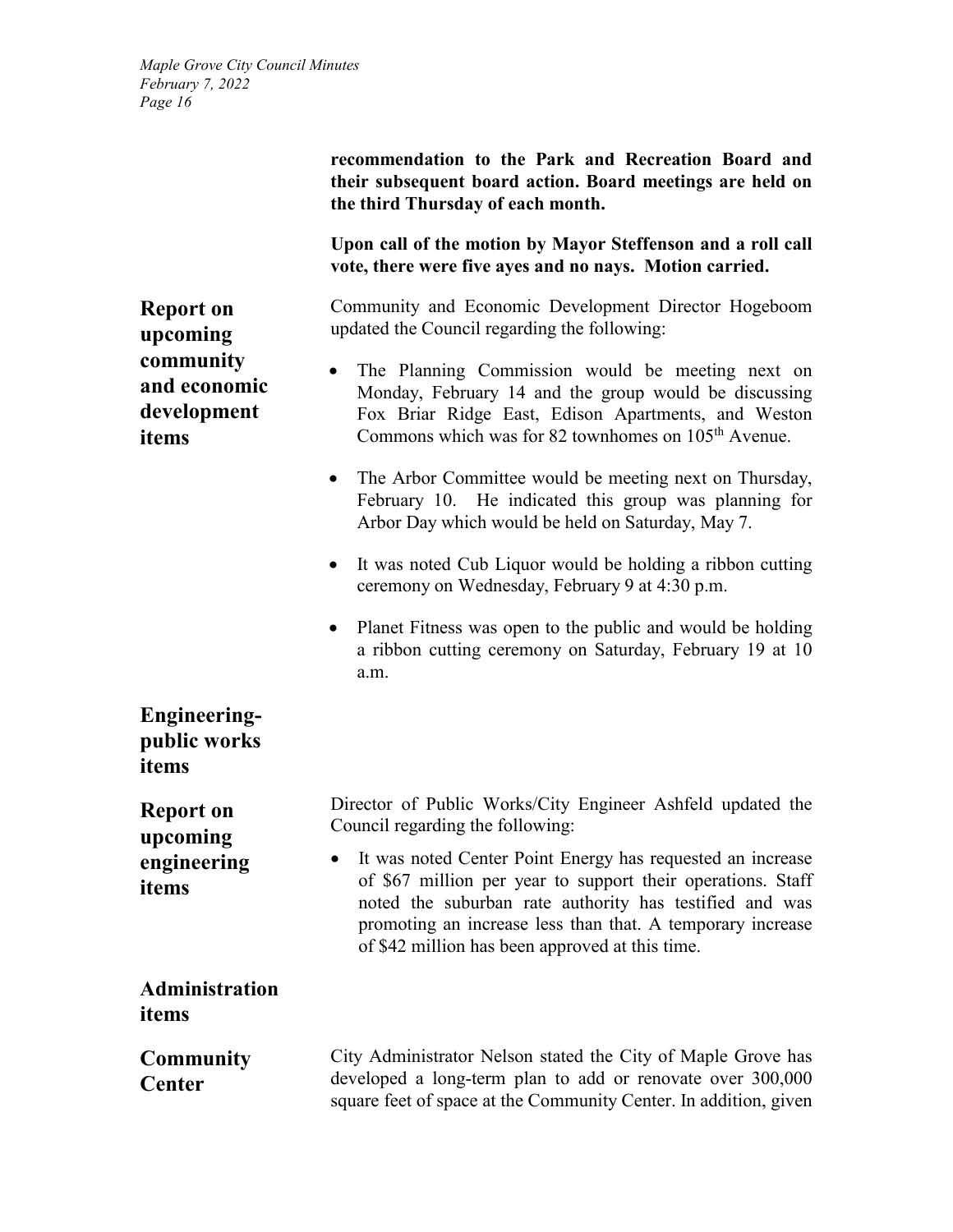# **Working Group appointments**

its age and high level of use, structural repairs and mechanical systems updates are needed to modernize the center and ensure that it can serve the region's growing population for many years to come. The role of the Community Center Working Group was discussed. It was noted input was solicited from community organizations, the Maple Grove City Council, and related staff regarding members of the Maple Grove community to be invited to the CCWG. In response to the request for interest in serving, five names were received for members of the community, two for Park Board and two City Councilmembers. Community organizations submitted names of one or two individuals to serve. Council is asked to review the names submitted and select individuals for the working group. She reported the city appreciates the interest from these various members of the Maple Grove community. Staff believes their insights and experiences will be valuable for this long-term project and for the future of Maple Grove.

Councilmember Leith stated he supported Jan Cariveau and Ken Kumpula being considered for the Maple Grove Community Center working group.

Councilmember Barnett reported she nominated Ken Kumpula and Rachelle Johnson for this group.

Mayor Steffenson indicated Martha Weaver West was a very active member in the community, along with her family members.

Councilmember Hanson explained she brought forward Ryan Wilson as a candidate for the working group. She explained she worked with Mr. Wilson for several years and noted he was interested in being more involved in the community.

Mayor Steffenson noted Mr. Wilson had recently announced his run for State Auditor.

Councilmember Jaeger asked how many members of the Council would be serving on the working group. City Administrator Nelson reported two members were interested in serving on the group.

Mayor Steffenson suggested all five members from the Maple Grove community be appointed to the working group, making this a group of 22. He believed the group would benefit from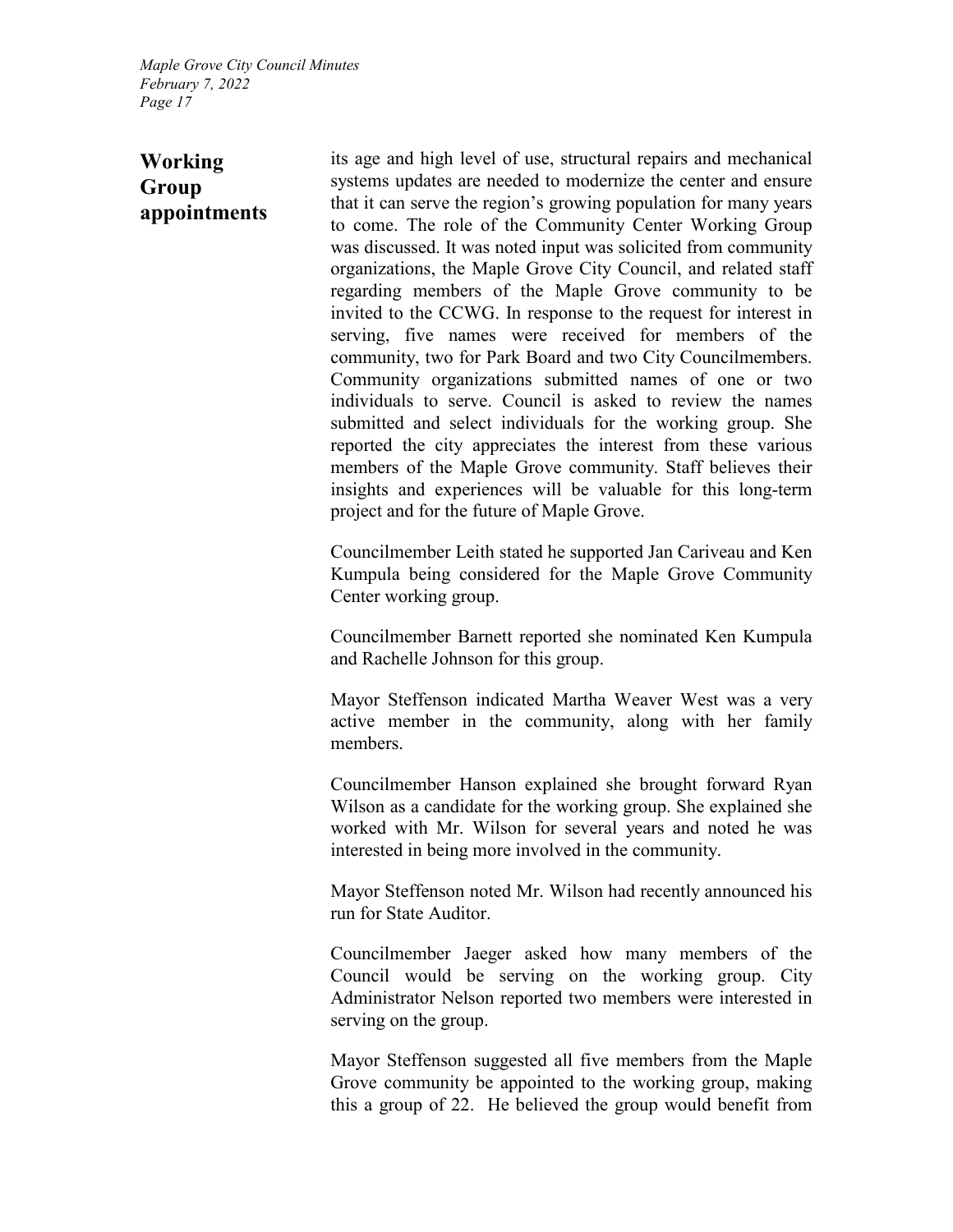having all of their perspectives.

Councilmember Hanson supported this recommendation.

Mayor Steffenson asked if the Council wanted to have one or two members appointed from the Council and Park Board.

Councilmember Leith explained he volunteered to serve on the working group because he served as the Park Board liaison. He indicated he would like to be a part of the discussions for this project.

Councilmember Barnett stated she had volunteered to serve because CAC was coming to an end and this group would allow her to have a committee placement.

Mayor Steffenson supported having two Council and Park Board members on the working group.

Councilmember Hanson supported this recommendation.

**Motion by Mayor Steffenson, seconded by Councilmember Jaeger, to approve members of the Maple Grove Community Center working group as discussed. Upon call of the motion by Mayor Steffenson and a roll call vote, there were five ayes and no nays. Motion carried.**

**Report on upcoming administration items** City Administrator Nelson explained that the Council has her Monday report if there are any questions. She reported the City Council would be holding a strategic planning session on Saturday, February 12 from 8:30 a.m. to 3:00 p.m. She noted the City Council's next meeting would be held on Tuesday, February 22.

**Items added to the agenda** Councilmember Jaeger reported over 50,000 babies have been delivered at the Maple Grove hospital which included 99 sets of twins. She noted with so much growth in the community, an expansion was being planned at the hospital.

> Councilmember Jaeger explained on Monday, February 21 from 12:30 p.m. to 4:30 p.m. a 55+ driver's course would be held at the Community Center and the cost was \$24.

> Councilmember Jaeger reported the Maple Grove Rotary would be meeting on Tuesday, February 8 at 7 p.m. where Parks and